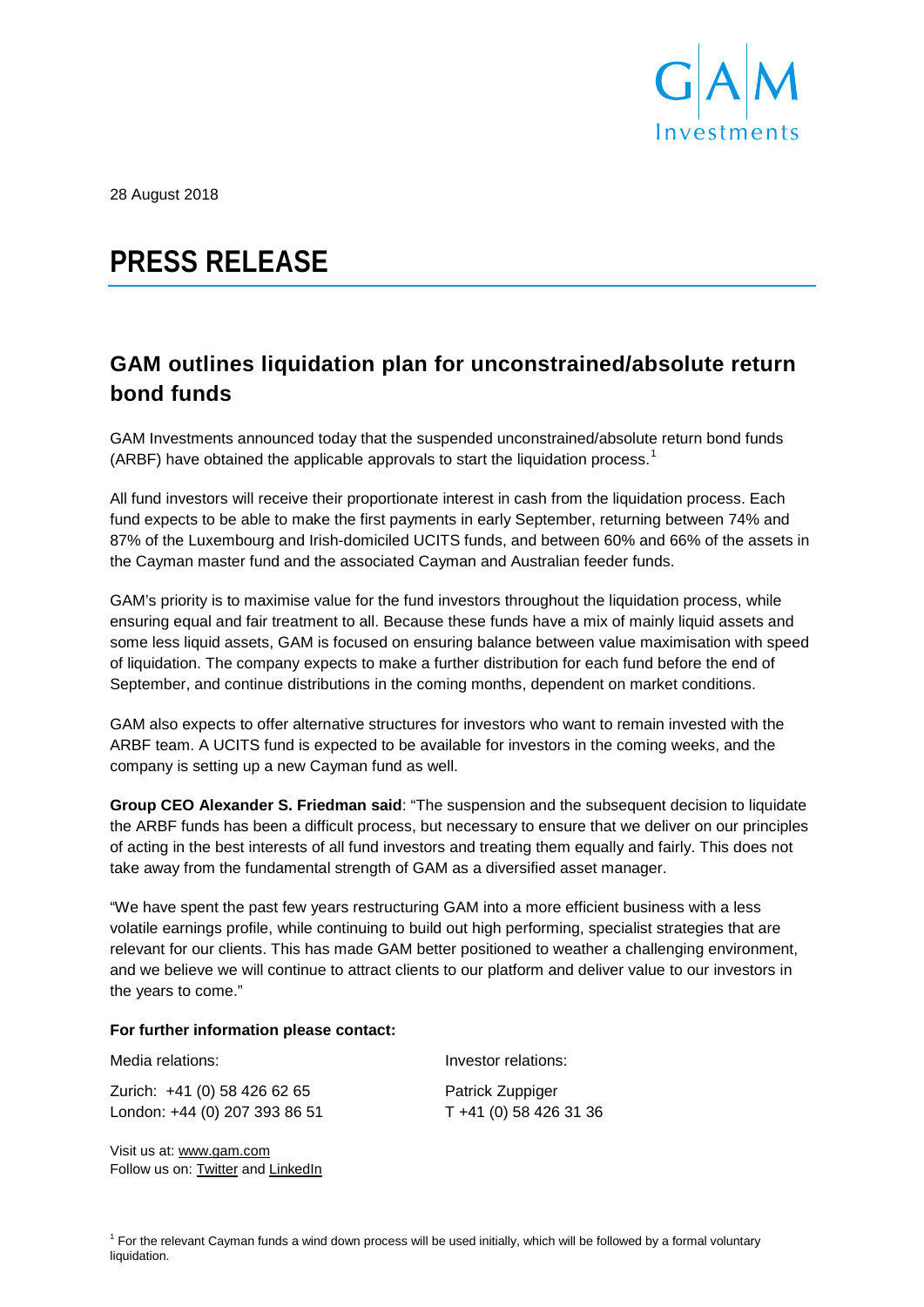#### **About GAM**

GAM is one of the world's leading independent, pure-play asset managers. The company provides active investment solutions and products for institutions, financial intermediaries and private investors. The core investment business is complemented by private labelling services, which include management company and other support services to third-party asset managers. GAM employs over 900 people in 14 countries with investment centres in London, Cambridge, Zurich, Hong Kong, New York, Milan and Lugano. The investment managers are supported by an extensive global distribution network.

Headquartered in Zurich, GAM is listed on the SIX Swiss Exchange and is a component of the Swiss Market Index Mid (SMIM) with the symbol 'GAM'. The Group has assets under management of CHF 163.8 billion (USD 165.0 billion) as at 30 June 2018.

#### **Background to the liquidation of the ARBF funds**

- On 31 July 2018 GAM announced the suspension of Tim Haywood, investment director from the ARBF team, following an internal investigation, involving external counsel. The investigation concluded that Mr Haywood may have failed to conduct or evidence sufficient due diligence on some of the investments that were made, or to make accessible internal records of documents relating to these; may have breached the firm's signatory policy by signing alone certain contracts where two signatures were necessary; breached the company's gifts and entertainment policy by not asking for required pre-approval; used his personal email for work purposes.
- When faced with a cumulative pattern of potential misconduct, the entire Board of Directors and management unanimously felt that suspension was absolutely the right course of action. Because Mr Haywood had responsibility for a significant proportion of GAM's assets under management, a public announcement regarding his suspension was required.
- Subsequently the ARBF received redemption requests in excess of 10% of their assets and had to be suspended to ensure fair and equal treatment of all investors. On 10 August 2018 the relevant fund boards decided to place the funds into liquidation to allow investors to receive proceeds in a more timely manner.
- The investments that were made in ARBF funds are not prohibited by any of the restrictions applying to the respective funds. The investigation did not conclude that there has been any departure from a legitimate investment strategy. GAM found no material client detriment to date, and is keeping this under review.
- No other employees are being investigated in relation to these matters and no evidence was found to indicate such an investigation regarding other employees was required. All other investment teams at GAM and thirdparty managers continue to manage client money as normal.
- <span id="page-1-0"></span>• GAM takes risk management and compliance very seriously and operates a standard three lines of defence model, with clearly defined roles and responsibilities. It keeps its processes and resources under ongoing review and has been moving regionally-based governance arrangements to a group level, by establishing a series of group oversight committees covering risk, compliance, investment, distribution and change activities. A number of measures have been taken to improve GAM's overall control functions:
	- A number of new roles have been created, including a head of investments to provide oversight across portfolio management and trading, a group head of compliance, a head of front office controls, and a head of trading;
	- The role of the group chief risk officer was elevated to the Group Management Board in 2017. This year, the compliance and legal functions were separated to underscore the importance of compliance, with the group head of compliance also joining the Group Management Board;
	- There have also been a number of new personnel additions that have further strengthened capabilities in areas including financial crime prevention, compliance monitoring and regulatory developments.